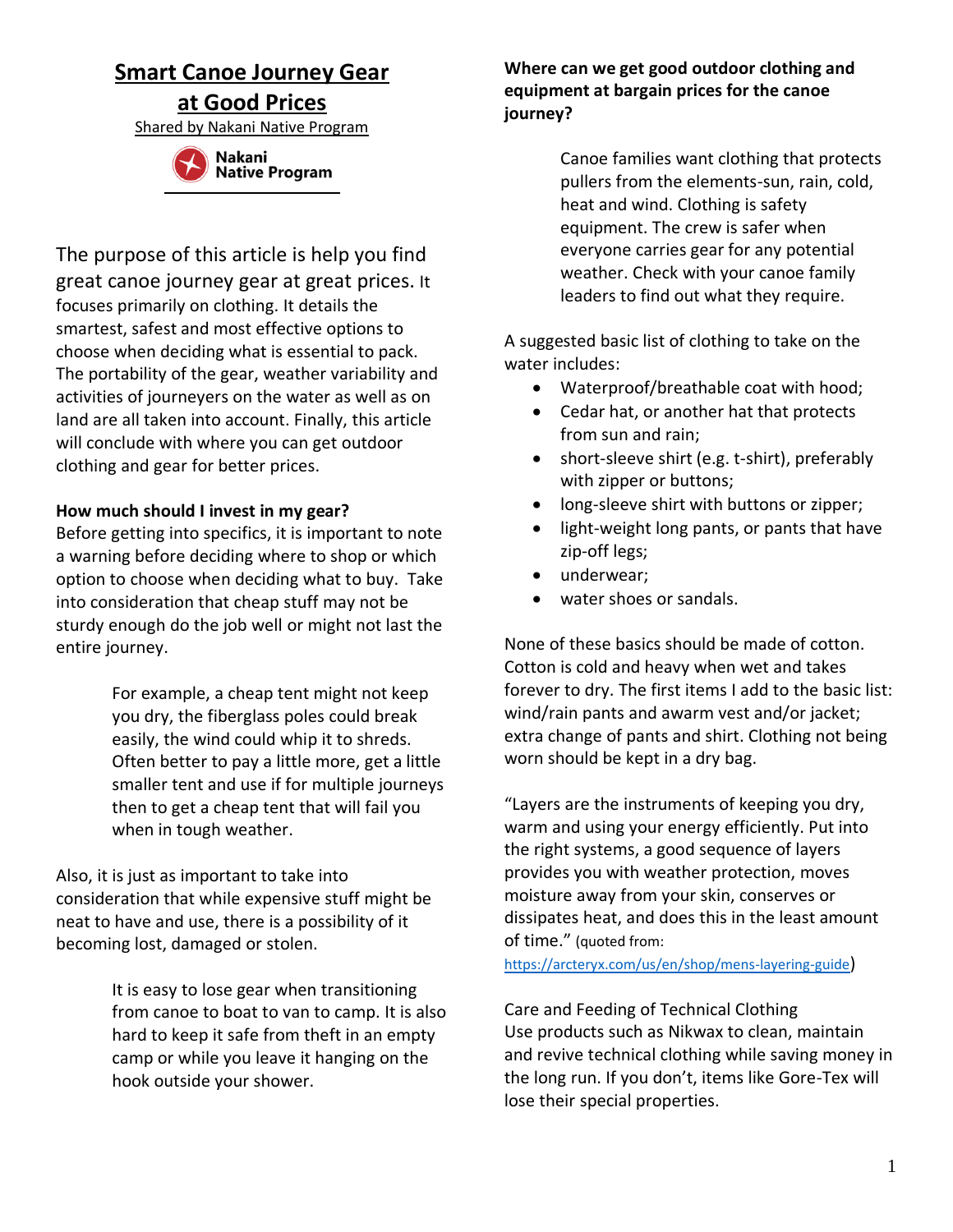# Learn more at: [https://www.nikwax.com/en](https://www.nikwax.com/en-us/faq/index.php)[us/faq/index.php](https://www.nikwax.com/en-us/faq/index.php)

Retail Outdoor Clothing Stores

• Seattle Premium Outlet Mall in Quil Ceda Village

One-stop shopping In Tulalip at six great outdoor clothing retail outlets-- Arc'teryx Tulalip Outlet; Cabela's; The Columbia Factory Store; Eddie Bauer; Helly Hansen; The North Face.

• REI (Recreational Equipment, Inc.) REI has nine stores in western Washington and four near Portland, OR.

# their online outlet:

#### <https://www.rei.com/rei-garage>

Some stores sell returned gear for sale at big discounts. REI own branded gear is usually good quality. Not as fancy as the name brands, but a good value.

• Canada's leading outdoor retailer, MEC (Mountain Equipment Co-op)

Here is a link to MEC's section for CLEARANCE-- PADDLING AND WATERSPORTS: [https://www.mec.ca/en/products/watersports/c/1](https://www.mec.ca/en/products/watersports/c/1550?f=featureCollection%3Aonclearance) [550?f=featureCollection%3Aonclearance](https://www.mec.ca/en/products/watersports/c/1550?f=featureCollection%3Aonclearance)

• Outdoor Research Seattle Store OR's Seattle store has regular weekend sales during many 3-day holiday weekends. They have an "infinity" guarantee, great technical clothing and gear, including drybags. Follow Outdoor Research - Seattle Store to find out about upcoming sales. "**Outdoor Research gear is guaranteed to perform throughout the lifetime of the product."** 1st Avenue South, Seattle, WA 98134 206-971- 1496

Monday – Saturday: 9am - 6pm Sunday: 11am - 5pm

<https://www.outdoorresearch.com/us/en>

• Helly Hansen outlet at Seattle Premium Mall

I have found Helly's waterproof/breathable gear to be excellent at retaining those qualities.

• Cabela's and Bass Pro Shops (now one company)

Cabela's brags they are the "Foremost Outdoor Outfitter". They sell all kinds of stuff. Want cheap, reliable life vests that can fit a wide range of sizes? Cabela's Deluxe Adult Flotation Vest for \$15 or less. They have almost all the camping and safety supplies you need. Check out their "bargain cave". Cabela's Retail Outlets: British Columbia: Nanaimo; Tsawwassen; Abbotsford Washington State: Lacey; Tacoma; Union Gap; Tulalip

#### <https://www.cabelas.com/>

Oregon: Springfield; Tualatin

• Bass Pro Shops in California:

Manteca, CA 95337, Rocklin, CA 95677, San Jose, CA 95118

• Ex Officio outlet near downtown Seattle Ex Officio specializes in travel clothing, stuff that is easy to take care of, that is practical and helps you look like an American tourist who's trying to look like a cool world traveler.

"Come shop our newly remodeled Belltown store and let our expert EXOFFICIO sales team help you get outfitted for your next adventure." "SINCE 1987, WE HAVE CELEBRATED THE TRAVELER BY CRAFTING GARMENTS THAT ALLOW YOU TO EXPERIENCE THE WORLD UNHINDERED. WE CREATE INTELLIGENTLY DESIGNED PRODUCTS WITH SURPRISINGLY TANGIBLE BENEFITS THAT FOCUS ON ONE GOAL – COMFORTABLE PERFORMANCE."

114 Vine Street, Seattle, WA 98121; 206.283.4746 Monday-Friday 10a - 6p; Saturday 10a - 5p; Sunday 11a - 5p

• Eddie Bauer Outlet Stores

Eddie Bauer sells clothing in a variety of sizes, including styles that can fit older, fat people. Some active wear clothing companies focus on sizes for younger, athletic people.

[https://www.eddiebauer.com/storelocator/store\\_l](https://www.eddiebauer.com/storelocator/store_locator.jsp) [ocator.jsp](https://www.eddiebauer.com/storelocator/store_locator.jsp)